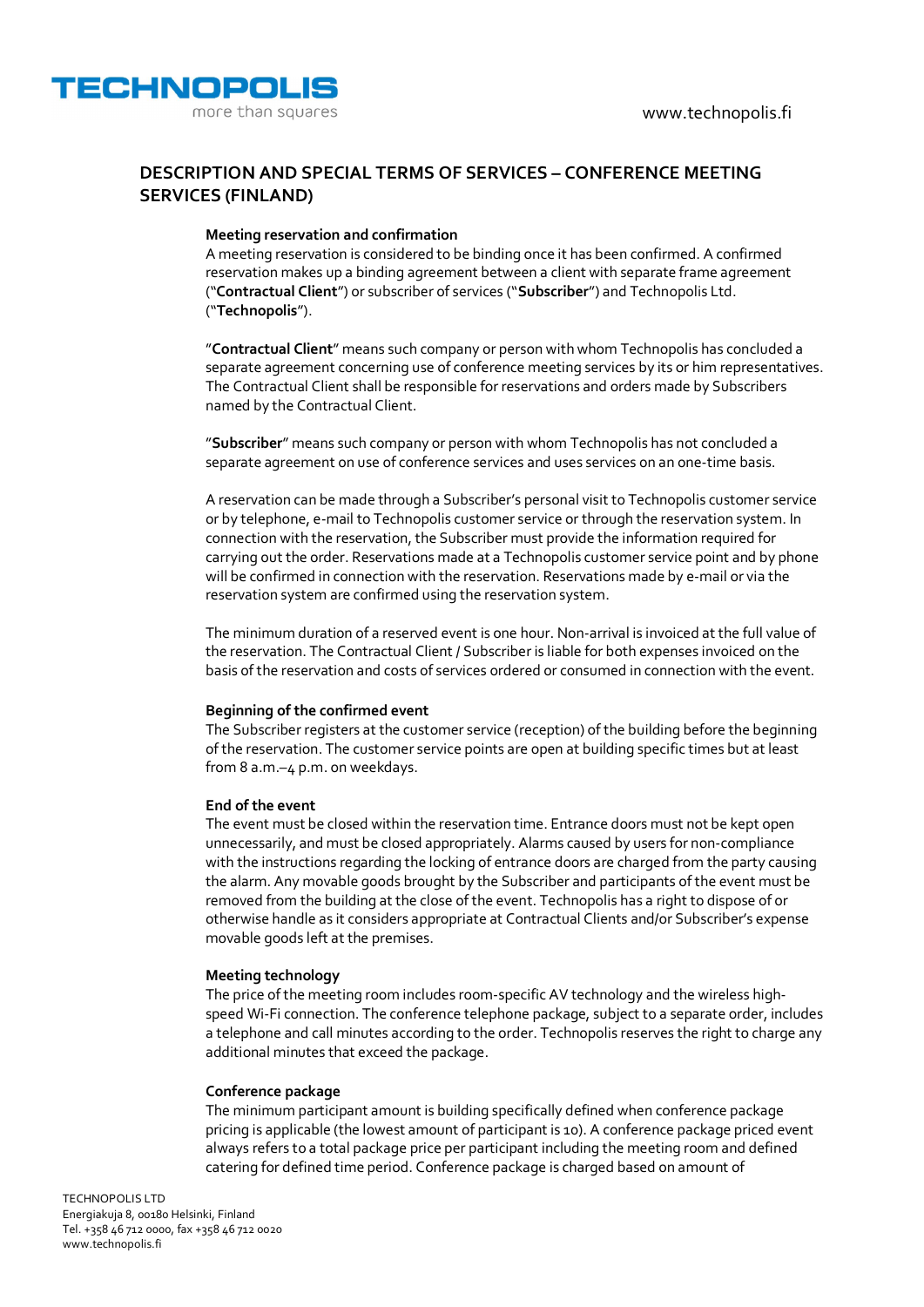www.technopolis.fi



more than squares

participants in the order. A meeting package cannot be divided into parts; in all cases, it will be charged as such regardless of whether all participants have attended to the meeting or catering, for example a meal.

## **Catering services**

The restaurant proprietor specified by Technopolis has an exclusive right to provide catering services in the property unless no special arrangements have been agreed with the Subscriber. Additional catering services may be subscribed through the service portal latest 24 hours before the event. After that additional catering services should be subscribed by telephone.

### **Special arrangements**

Special arrangements such as furniture arrangements, permits, program, music band, decoration or exceptional technical equipment are subject to separate agreements, and the the Contractual Client/Subscriber shall be responsible for costs arising out such arrangements.

## **Cleaning**

The rent for space includes cleaning resulting from the normal use of the space in accordance with the recommended number of users for the space in question. If special cleaning is needed before or after the event, it will be charged separately.

## **Prices**

Technopolis reserves the right to amend its price list in force. The price list valid at the beginning of a given event is applied to invoicing related to the event.

Value added tax will be added to the prices at the rate valid from time to time.

## **Contractual Client's / Subscriber's responsibility**

The Subscriber shall present any special wishes concerning reservations and services in the reservation phase. The Contractual Client / Subscriber shall be responsible for informing Technopolis on potential allergies or special dietary requirements in connection with the reservation.

The Subscriber shall protect the building premises, furniture and goods against damage. The Contractual Client or Subscriber is liable for any damage caused by the Subscriber's guests, equipment, personnel or performers to the property or removable assets in the property. The Contractual Client or Subscriber is liable for any equipment and removable assets brought by the client to the building. The Subscriber undertakes to comply with the instructions of the building's staff in matters related to the use of the building and goods, furniture and equipment. We recommend liability insurance for the events.

The Contractual Client or Subscriber is responsible for all event specific necessary authority and other permits applications and costs.

# **Subcontracting**

Technopolis has the right to use subcontractors for services produced under this agreement without notifying the Contractual Client or Subscriber of this.

### **Cancellation terms**

Cancellations of reservations and decreases of numbers of persons related to the reservations shall comply with these cancellation terms. The reservation-specific cancellation terms are specified in the confirmation of the reservation and shall be one of following:

Cancellation term  $1$  (max. 20 person meeting room and 20 persons related to the reservation):